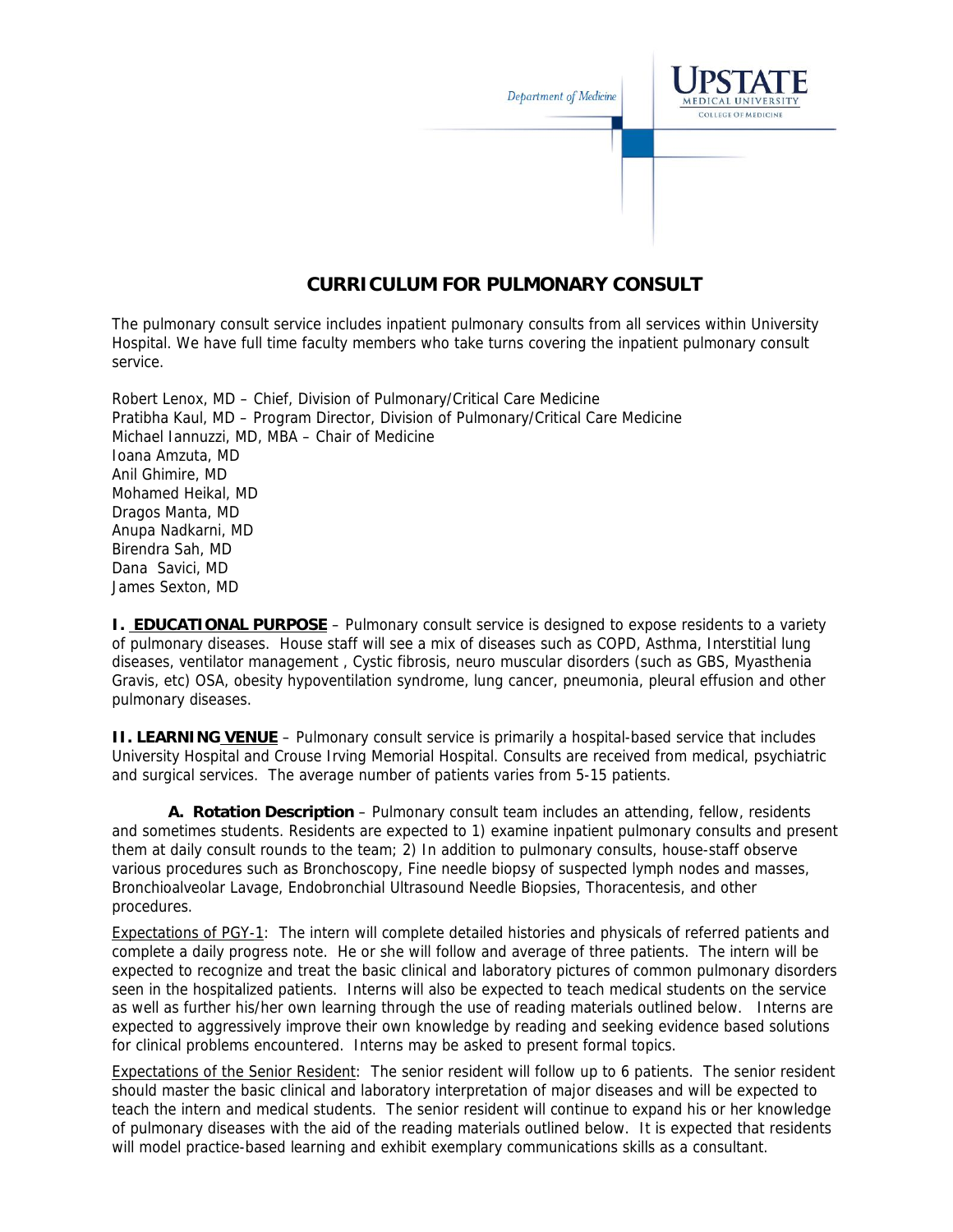- **B. Teaching methods**  the primary teaching method is bedside evaluations of patients during daily rounds. Included in this will be physical exam, learning about the disease pathology, relevant review of diagnostics and teaching on how to formulate a concise consultative note.
	- 1. Unique learning opportunities  $\blacksquare$ Pulmonary/ICU Clinical Conference on Wednesdays 7:30-8:30 am Scientific Pulmonary/Critical Care Conference on Friday 7:30-8:30 am Outpatient clinic – residents will have the opportunity to see outpatient pulmonary patients with an attending.
	- 2. Recommended reading list

- Online at www.upstate.edulog into online book STAT!Ref and use the online resources

• Griffiths 5 minute clinical consult

- www.thoracic.org/copd / is an excellent online resource for practice guidelines, treatment algorithms, Pharmacology and consensus statements.

- www.uptodate.com

- www.harrisonsonline.com

 - www.cancer.gov (cancer of the lungs and their most uptodate treatment modalities)

- PIER at www.acponline.org for peer review of topics
- Murray and Nodel: A textbook of respiratory Medicine
- 3. Procedures: Thoracentesis

 Intubation PFT's Cardiopulmonary stress testing

## **III. Educational Content**

Adult respiratory distress syndrome

Airways disease

 Asthma **Bronchiectasis Bronchitis** Chronic obstructive pulmonary disease Upper airway obstruction Aspiration pneumonia

Congenital lung disease  $Alpha<sub>1</sub>-antitrypsin deficiency$ Cystic fibrosis Dysmotile cilia syndrome

Infection (see also Infectious Disease) Atypical mycobacterium Empyema Lung abscess Pneumonia Community-acquired Hospital-acquired In immunosuppressed patient Pulmonary mycoses **Tuberculosis** 

Interstitial disease Collagen vascular disease Drug-induced Eosinophilic pneumonia Hypersensitivity pneumonitis